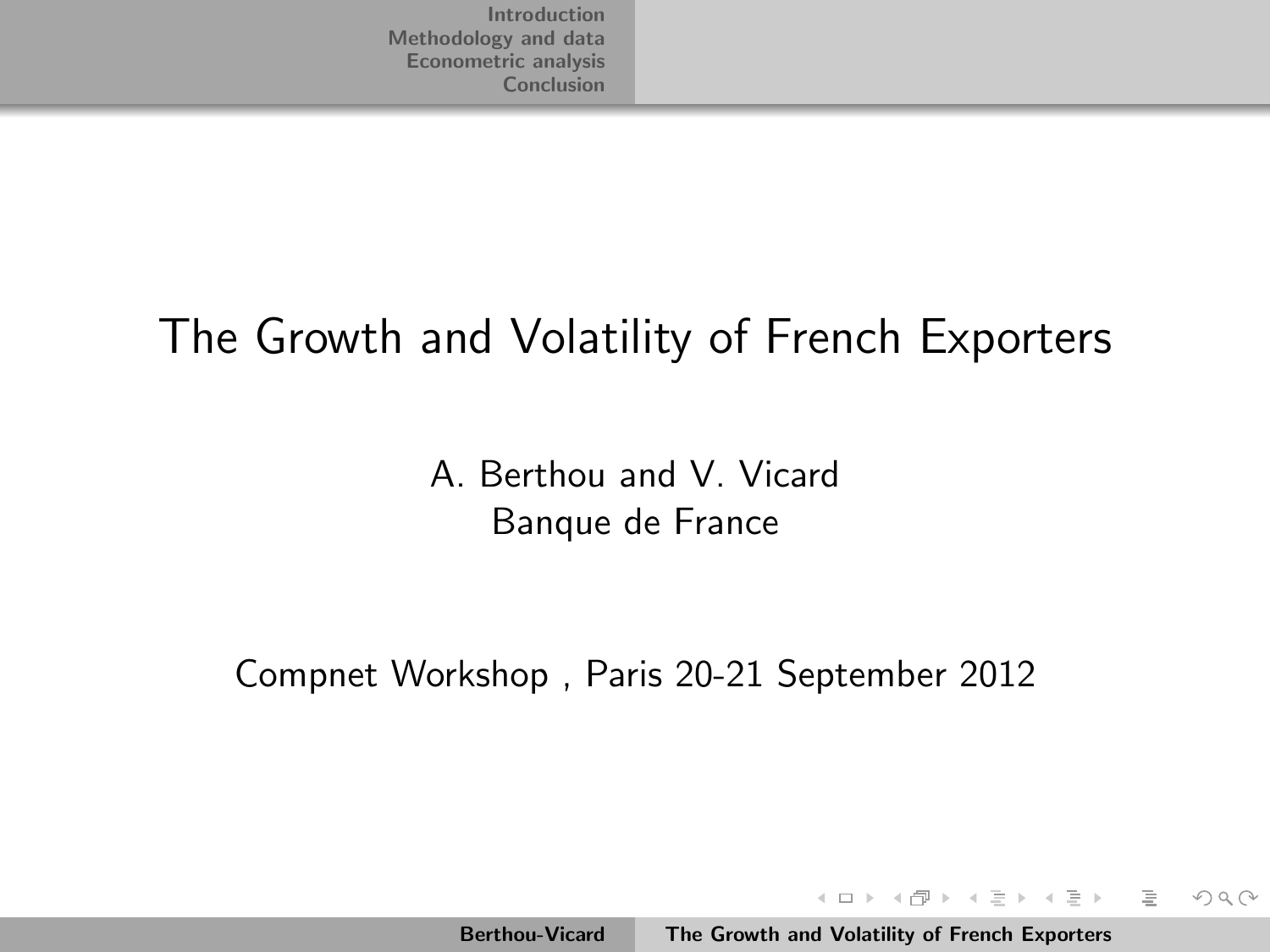#### **Motivations**

Importance of firms' heterogeneity in international trade

- Cross-sectional distribution of exporters' size :
	- Sales and exports are extremely concentrated among a limited number of very large firms
	- Large number of small exporters ship one or few goods to a neighboring destination (EKK, 2004)
- Dynamics : entry/exit
	- New exporters are small and have low rate of survival (Eaton et al. 2007 ; Freund and Pierola, 2010)
	- Surviving exporters grow faster (Eaton et al., 2007), especially on their first market (Albornoz et al, 2012)

<span id="page-1-0"></span>イロト イタト イチト イチト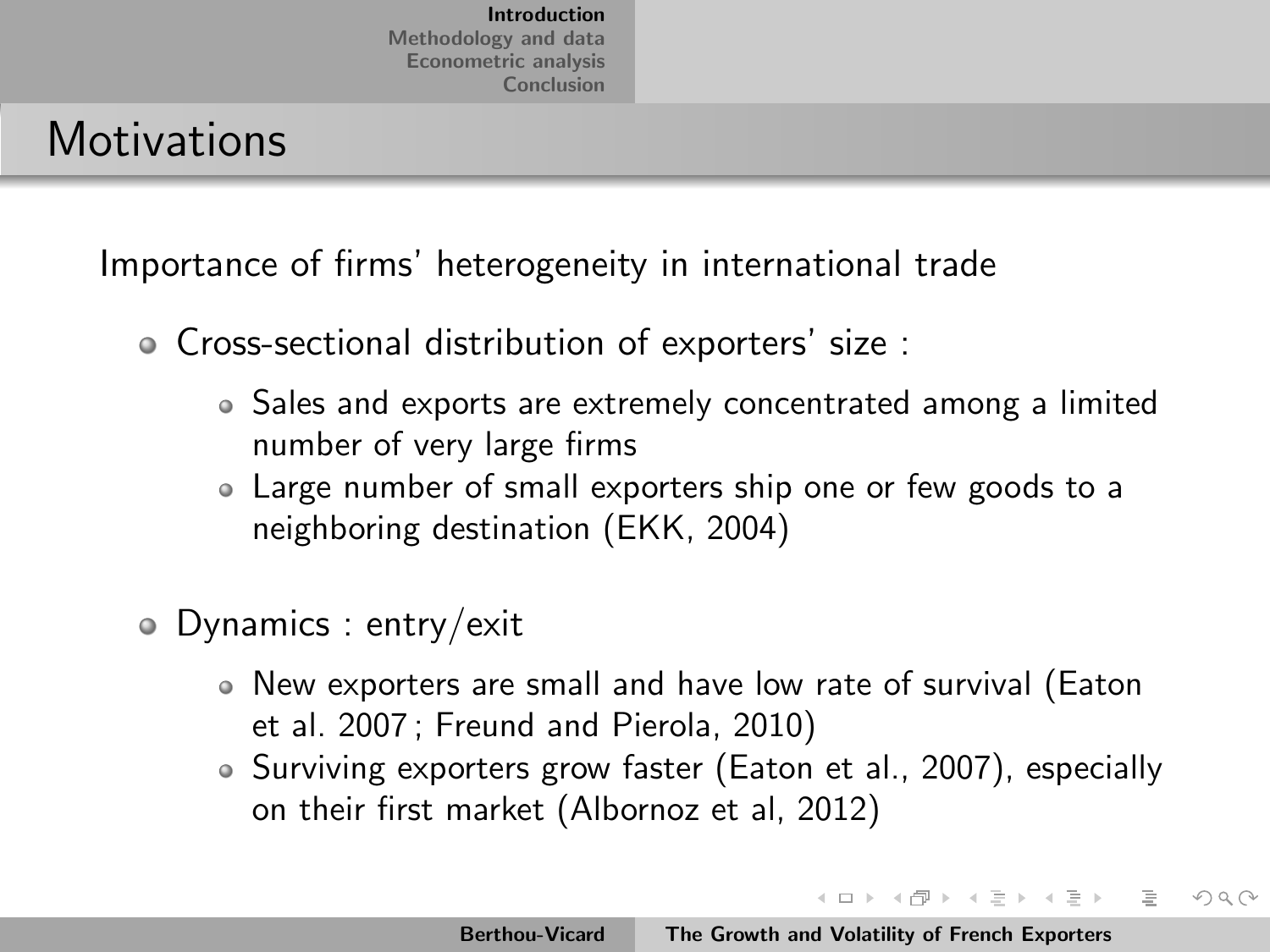#### **Motivations**

Experience (or "age") and size are central variables in the modeling of firm dynamics in domestic and foreign markets (Arkolakis, 2011 ; Luttmer, 2007)

- With Markov process, current size is a good prediction of future size (Hopenhayn, 1992)
- Learning emphasizes the role of age (Jovanovic, 1982)

Knowing whether age / size (or both) matter w.r.t. firms growth is a theoretical question that requires empirical investigation

イロト イタト イチト イチトー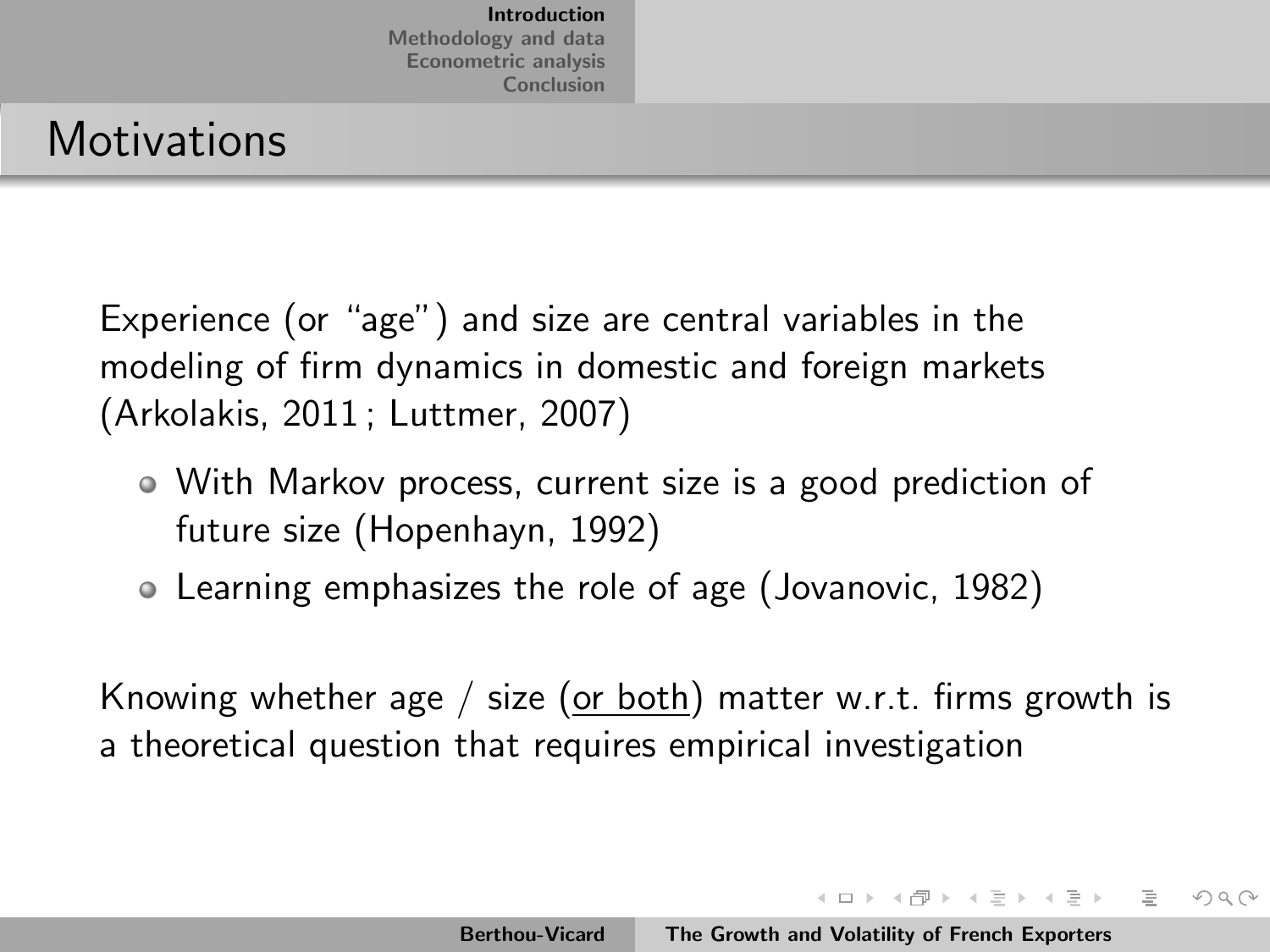#### Objective of the paper

- Provide new empirical evidence regarding the determinants of firms dynamics in the export market
- Combined effect of age and size on exports growth
- Address several important statistical issues
- Focus on (1) survival (2) net growth conditional on survival (3) gross contributions of the intensive and extensive margins (volatility/churning)

イロト イタト イチト イチト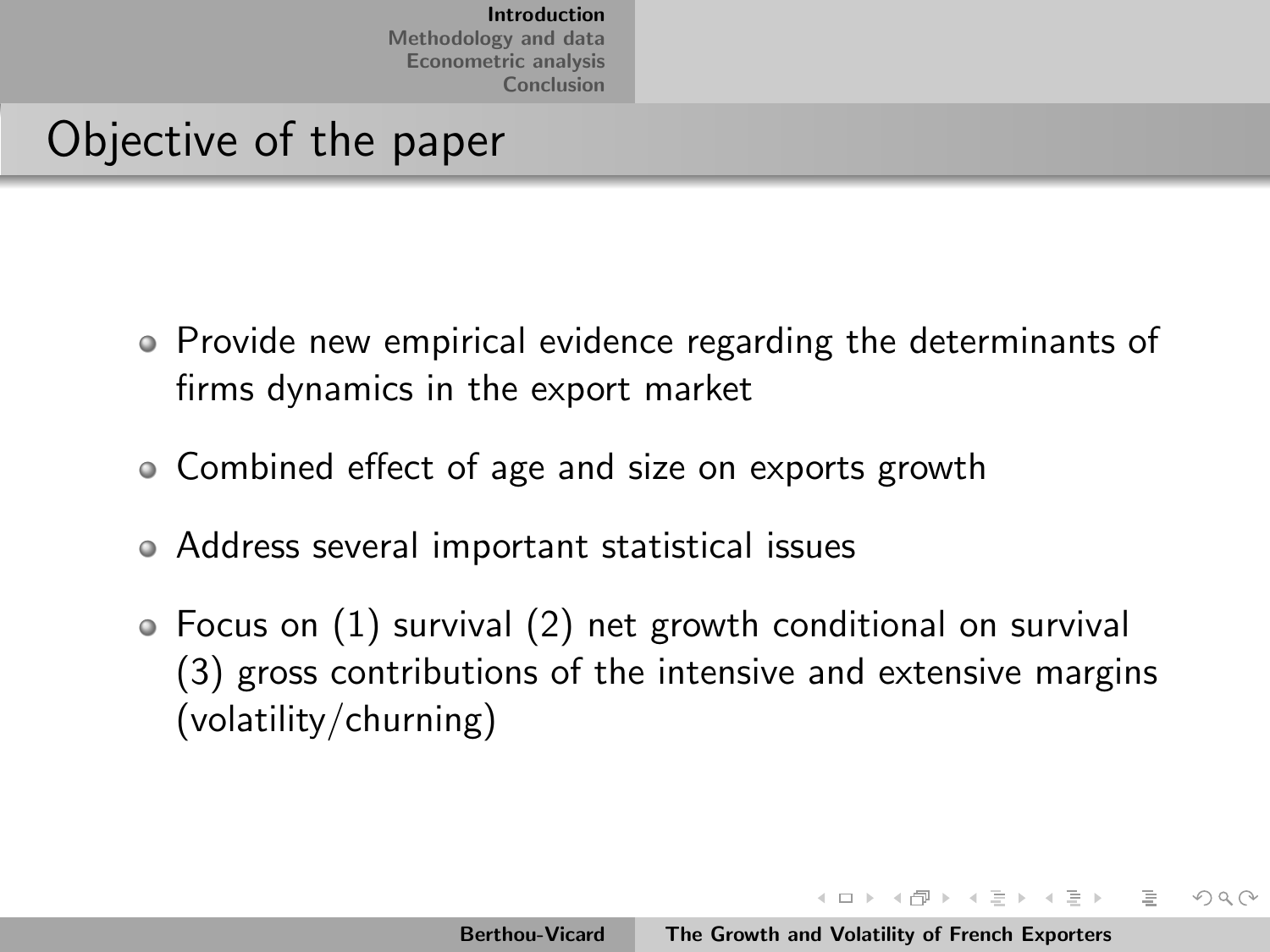#### How do we address this question ?

- Methodology borrows from IO literature (Dunne et al. 1989 ; Davis and Haltiwanger 1992 among others)
- Detailed trade data at firm/product/destination
- Non-parametric estimations using export experience (age) and total exports value (size) as explanatory variables

#### Statistical issues :

- Bias in measurement of growth rate in years of entry/exit
- $\bullet$  Average size vs initial size  $\Rightarrow$  regression to the mean effects

イロト イタト イチト イチト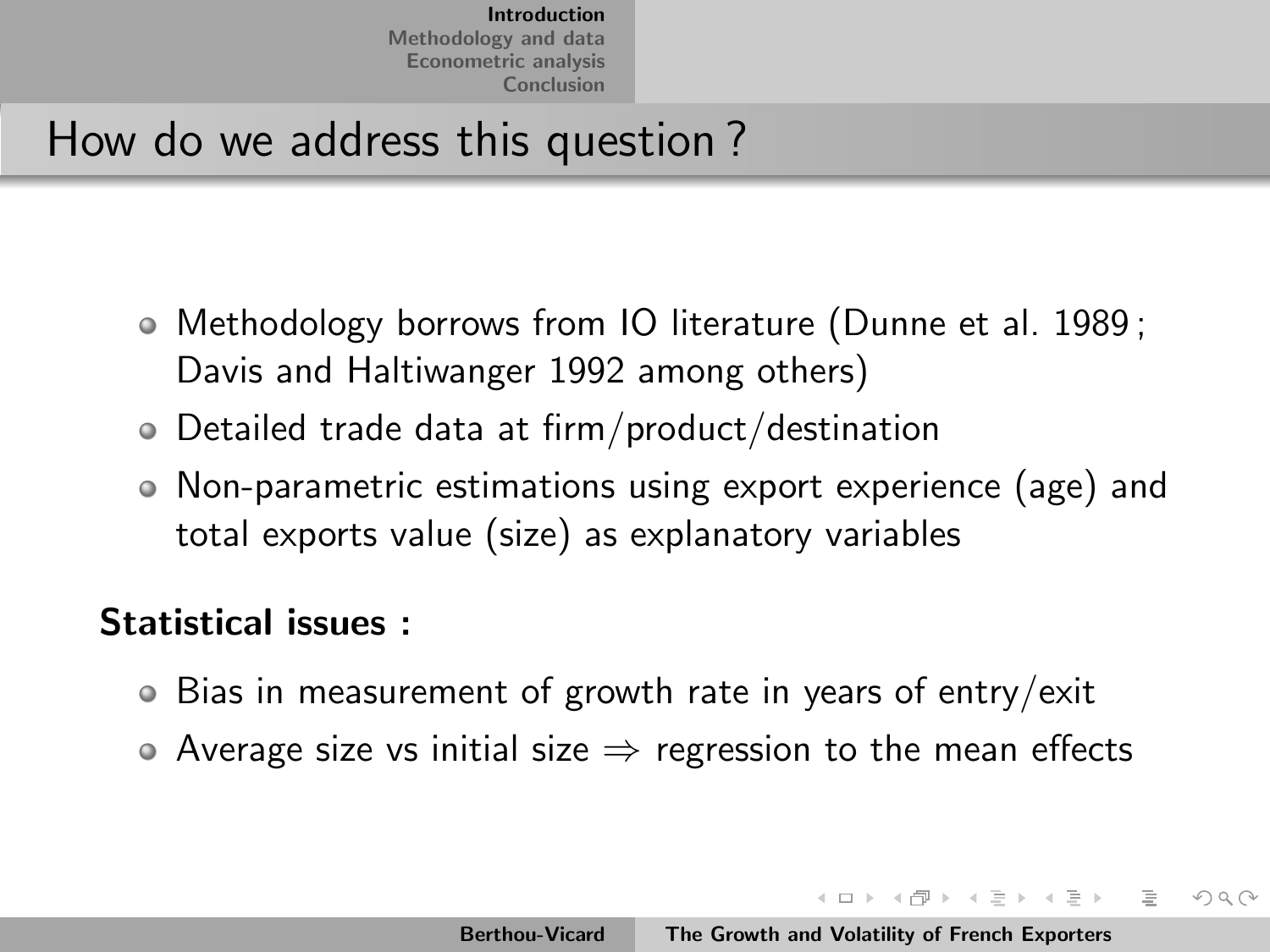Preview of the main results

The net growth of exports for surv. firms is decreasing with firm experience in foreign markets

 $\Rightarrow$  Confirms previous findings but high growth rate in first year is considerably reduced once growth rate in 2nd year is properly measured

- No relationship between net growth of surv. firms and average size when controlling for export experience  $\Rightarrow$  Gibrat's law holds for export activity
- Churning (gross contributions of entry and exit) decreases with both average size and export experience  $\Rightarrow$  Young and small exporters have more volatile trade relationships

イロト イタト イチト イチトー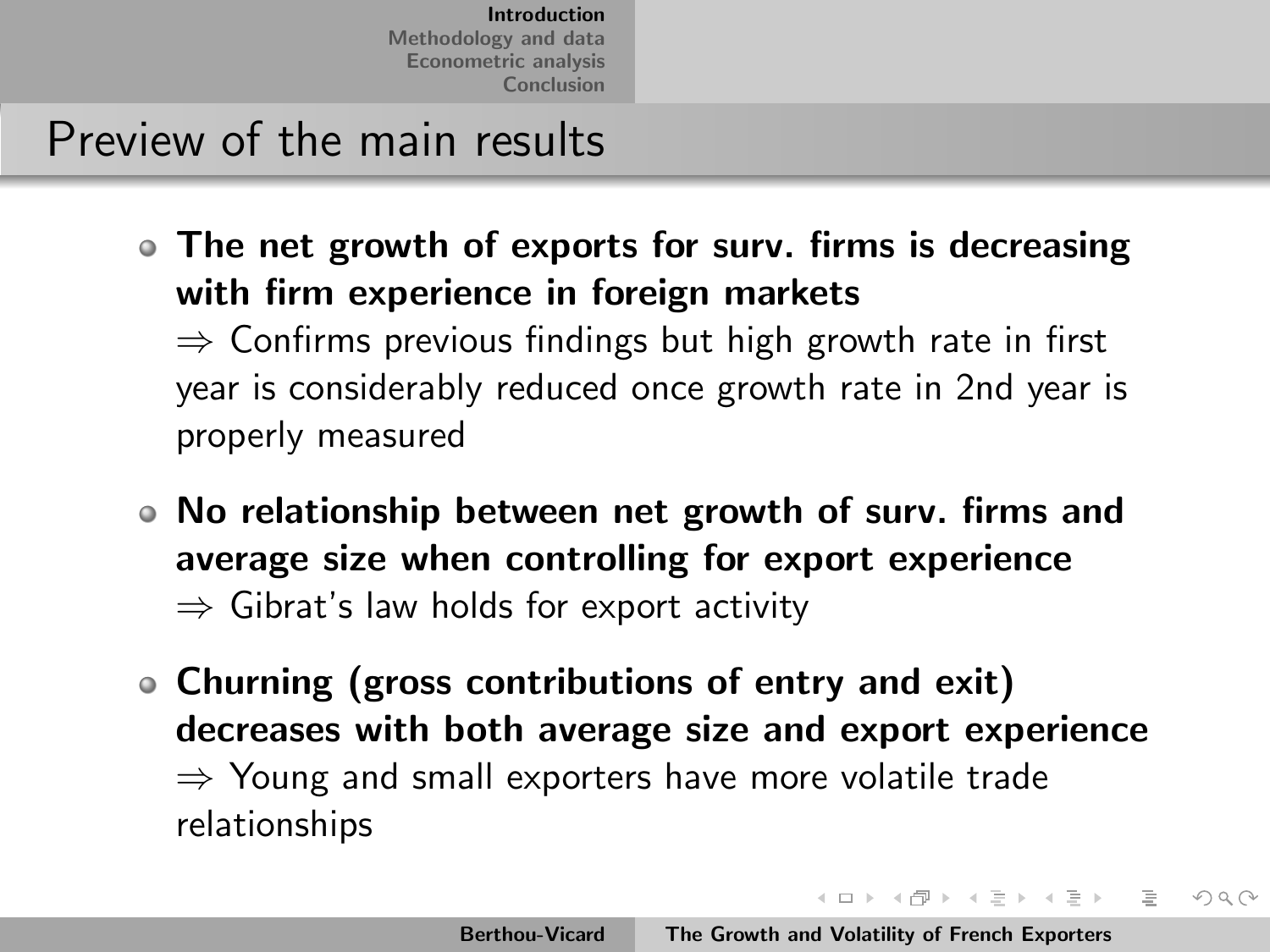#### Road Map

- Methodology to compute growth rate of firm-level exports
- Presentation of the French data (firm-destination-product)
- Econometric strategy taking into account age and size of exporters
- Presentation of the main results for age/size of exporters in relation with net exports growth
- Additional results using gross export margins as dependent variable
- Concluding remarks

イロト イ部 トイミト イヨト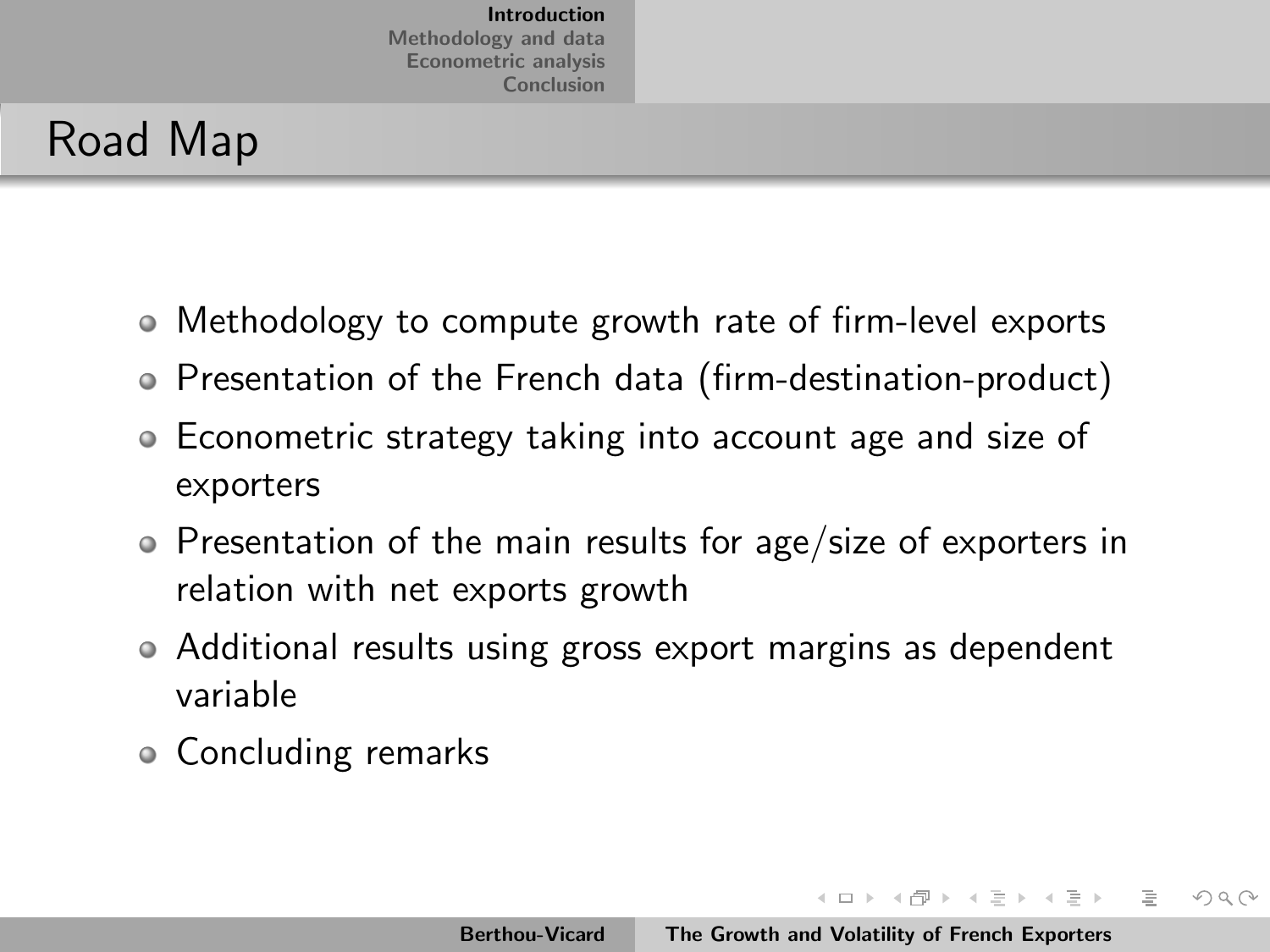#### I. Methodology and data

イロト イ団 トイモト イモト

<span id="page-7-0"></span> $\equiv$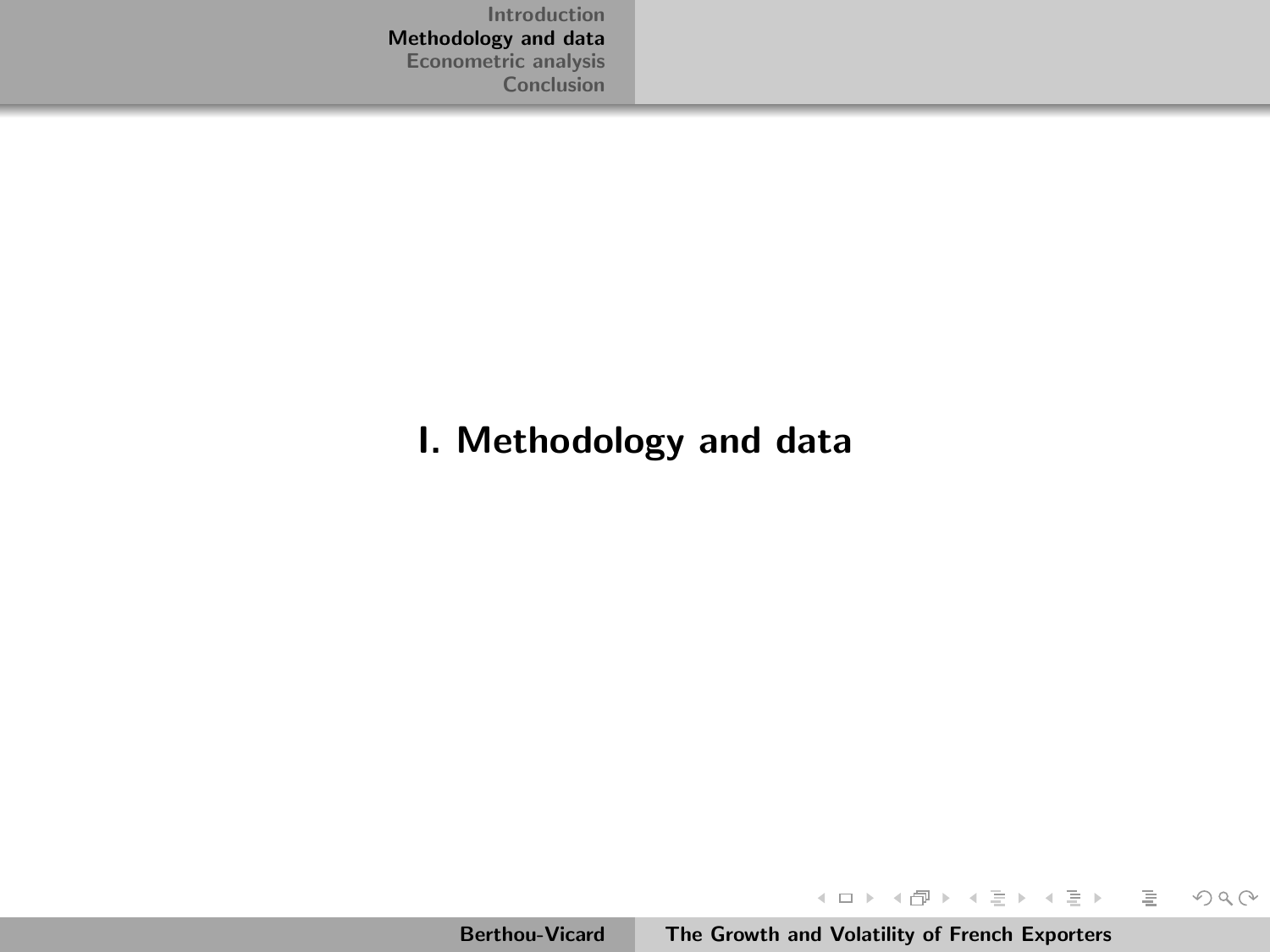#### Firm-level exports data

Monthly individual French exports 1994-2008 (French Customs).

- About 100,000 individual firms export in a given year
- o of which 20,000 new exporters each year
- Monthly exports value by firm-destination-product(HS6)

Experience of exporters :

- Define 7 age-class of exporters (experience), 1-6 years for new exporters,  $7+$  for mature ones
- Firm considered as 'new' exporter if it did not export in the past 7 years (data start in 1994, and the first cohort is 2001)
- Re-entry is not allowed : one spell per firm
- Mature exporters have more than 6 consecutive years of experience イロト イタト イチト イチト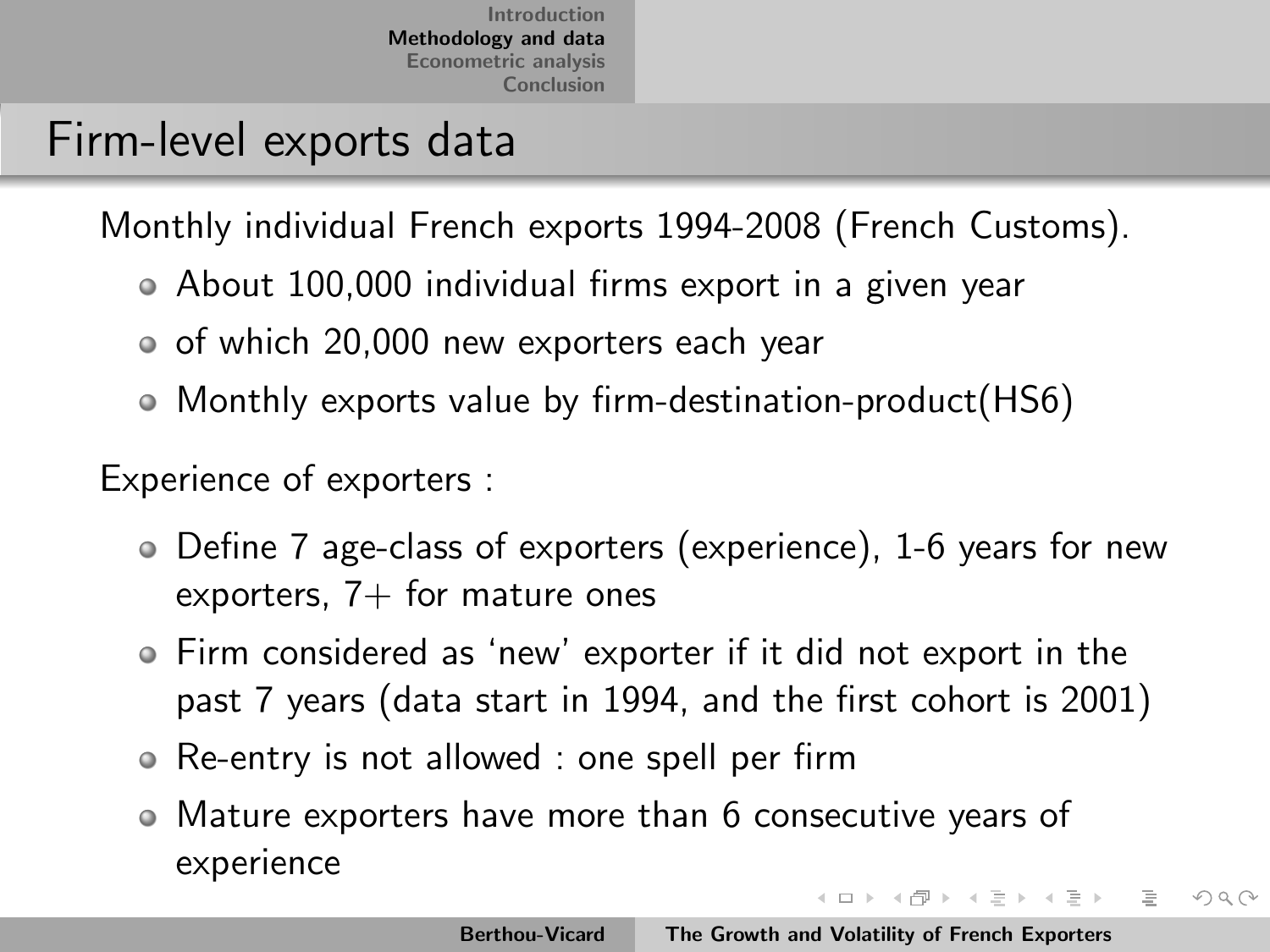#### Methodology : growth rate

Net growth of exports at firm level from individual export flows  $(x_{iikt})$ : firm *i*, country *j*, product *k*, year *t* 

$$
G_{it} = \sum_{jk} \omega_{ijkt} \times g_{ijkt}
$$

$$
g_{ijkt} = \frac{x_{ijkt} - x_{ijkt-1}}{\frac{1}{2}(x_{ijkt} + x_{ijkt-1})}
$$

$$
\omega_{ijkt} = \frac{x_{ijkt} + x_{ijkt-1}}{\sum_{jk} x_{ijkt} + \sum_{jk} x_{ijkt-1}}
$$

$$
\Rightarrow
$$
 **Accounds for possibility of entry and exit;**

- $\Rightarrow$  Good approximation of the log first difference around zero;
- $\Rightarrow$  bounded between the values of entry and exit, 2 and  $-2$ .

イロト イタト イチト イチトー

 $\equiv$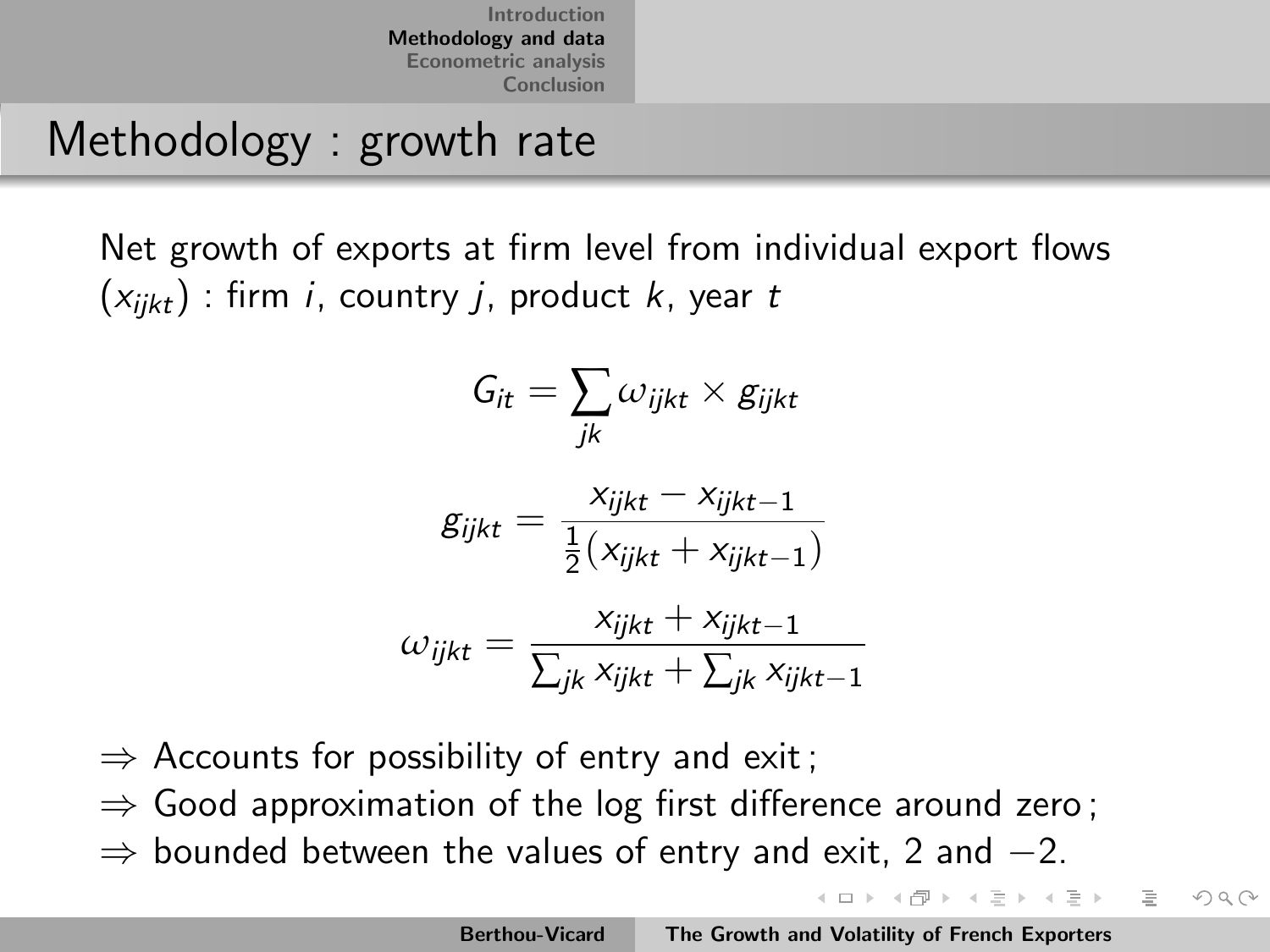#### Methodology : growth rate

Contributions of intensive/extensive margins :

$$
G_{it} = G_t^I + G_{it}^{E+} + G_{it}^{E-} \text{ where }\begin{cases} G_{it}^{E+} = \sum_{jk} \omega_{ijk}^s \times g_{ijkt} & \text{if } g_{ijkt} = 2 \\ G_{it}^{E-} = \sum_{jk} \omega_{ijk}^s \times g_{ijkt} & \text{if } g_{ijkt} = -2 \\ G_{it}^I = \sum_{jk} \omega_{ijk}^s \times g_{ijkt} & \text{otherwise,} \end{cases}
$$
(1)

Can be refined with respective contributions of products, destinations, or both (in paper)

イロト イ部 トイモト イモト

 $\equiv$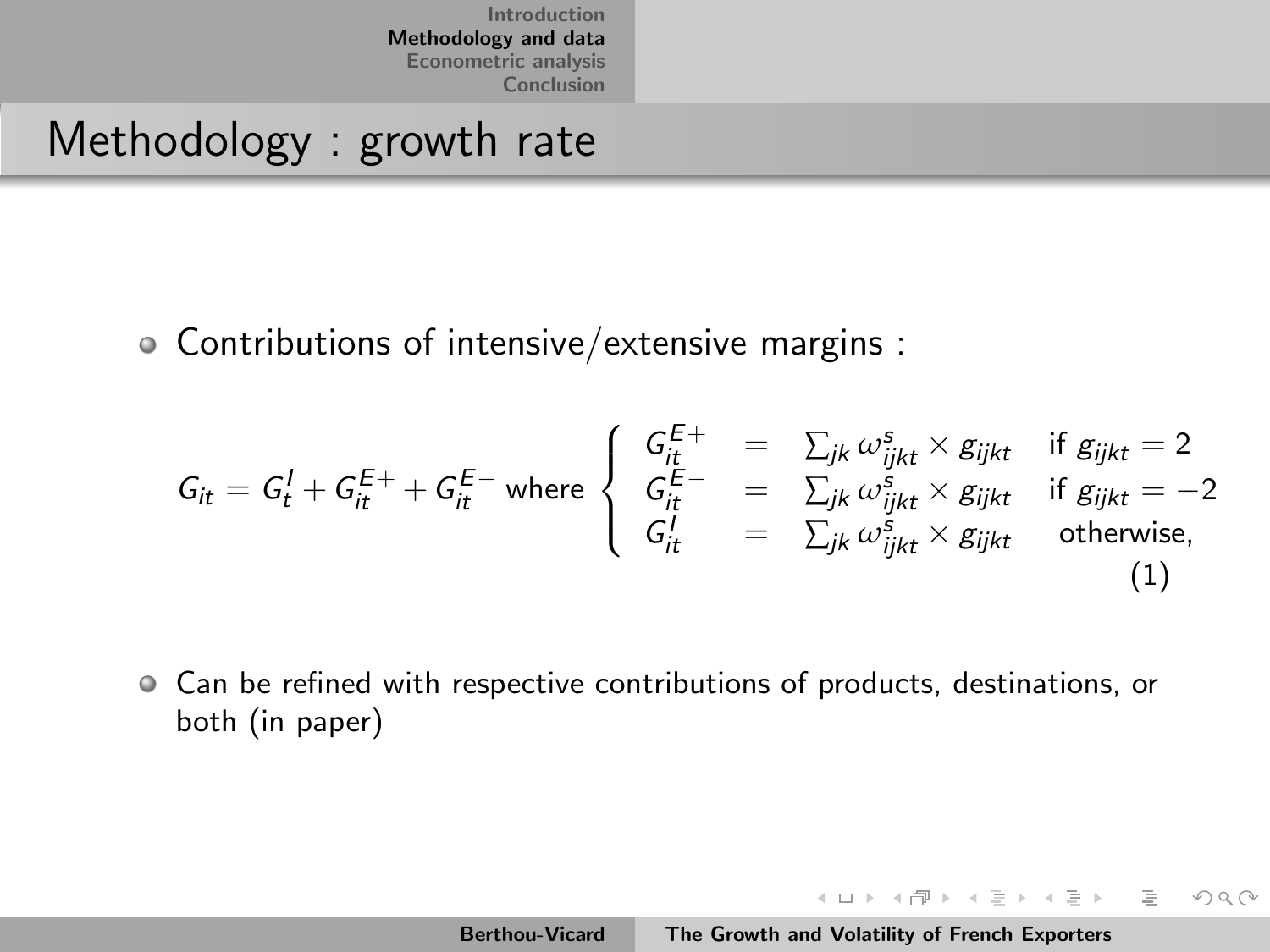#### Methodology : growth rate in 1st year

Important bias due to the 1st year of entry using calendar years



イロト イ部 トイミト イミトー

 $\equiv$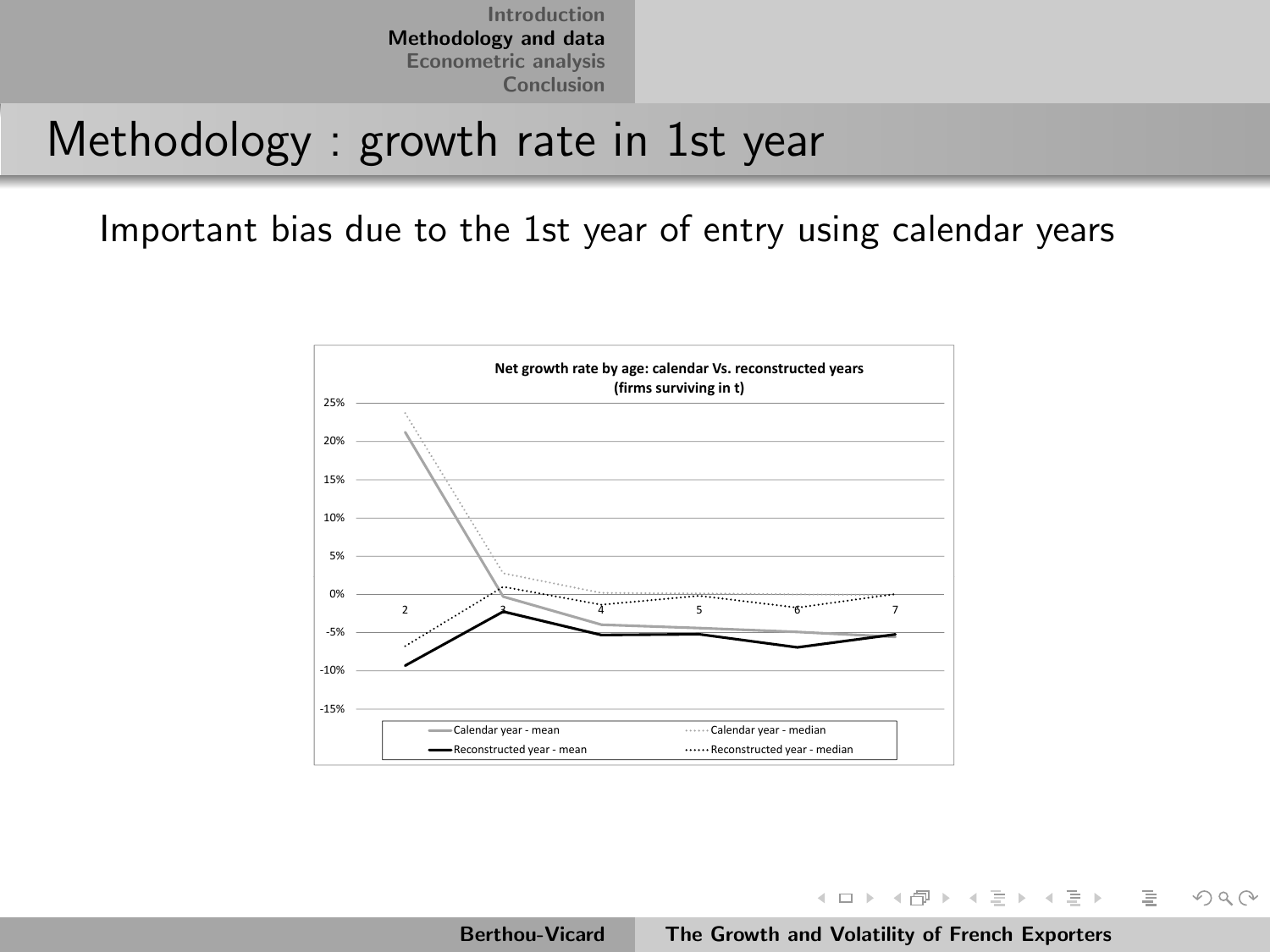#### Methodology : firm size

#### Size of exporters :

- Estimations subject to regression to the mean effects when using base year in t-1 to measure exporter's size
- $\bullet$  Total exports averaged over  $t-1$  and t to mitigate this bias
	- Correction similar to more sophisticated dynamic methodology developed by the US Bureau of Labor Statistics (Davies et al., 1996 ; Haltiwanger et al., 2010).
- Compare results based on alternative definitions (initial vs average size).

イロト イタト イチト イチトー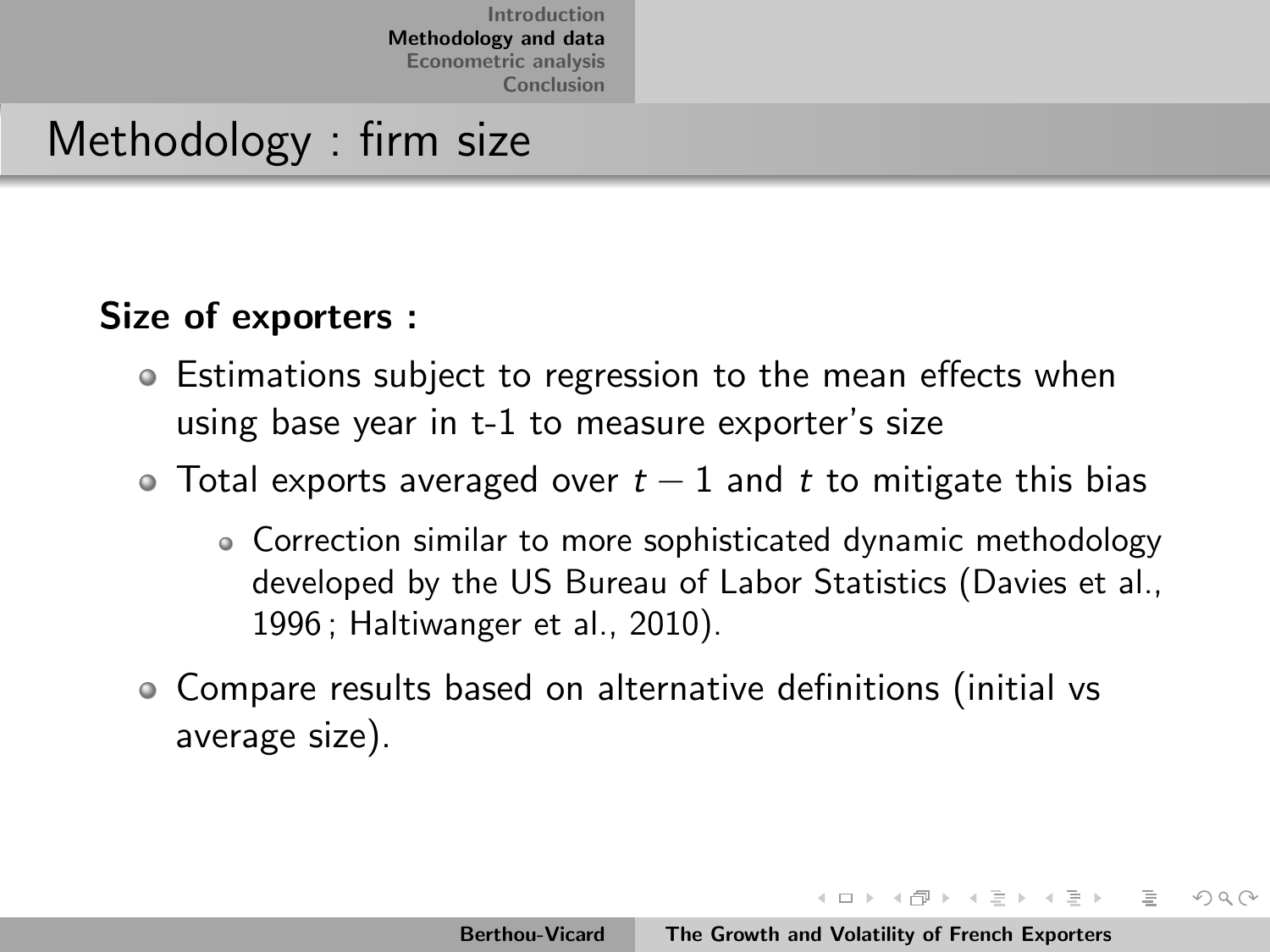#### II. Econometric analysis

Econometric strategy

イロン イ母ン イミン イミン

<span id="page-13-0"></span> $\equiv$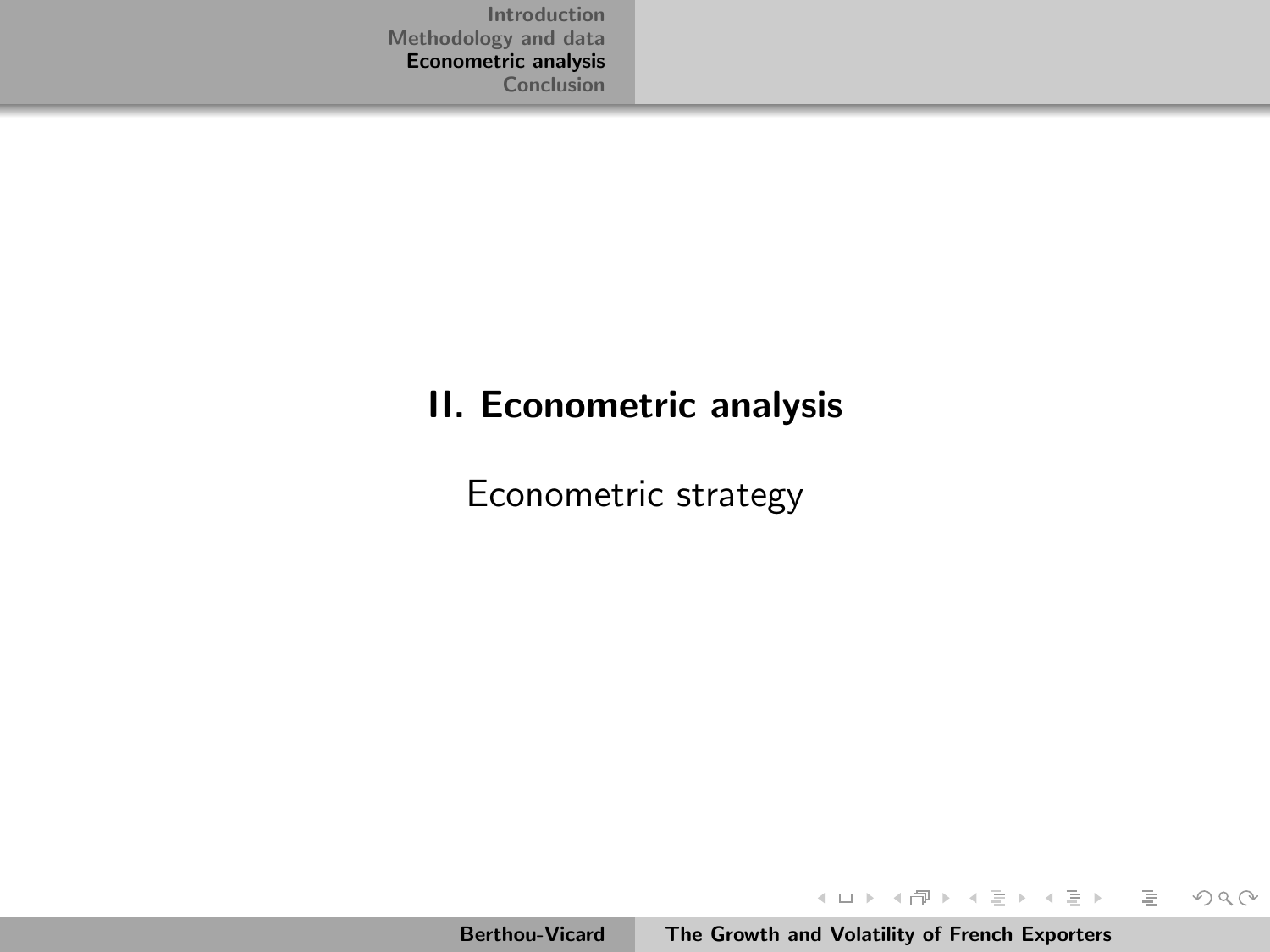#### Estimation methodology

Non parametric methodology :

$$
G_{it} = \sum_{m=1}^{6} \beta_m \text{age}_{mit} + \sum_{n=1}^{9} \beta_n \text{size}_{nit} + \gamma_k + \gamma_t + \epsilon_{ijkt}
$$

- $\bullet$  firm size classes  $n$  : deciles of firm size
- age classes  $m: 1$ -6 and 7+
- Reference categories :
	- age  $\Rightarrow$  mature exporters (age  $= 7 +$ )
	- size  $\Rightarrow$  large exporters (10th decile)
- industry (HS2) fixed effects
- year fixed effects.

イロト イタト イチト イチト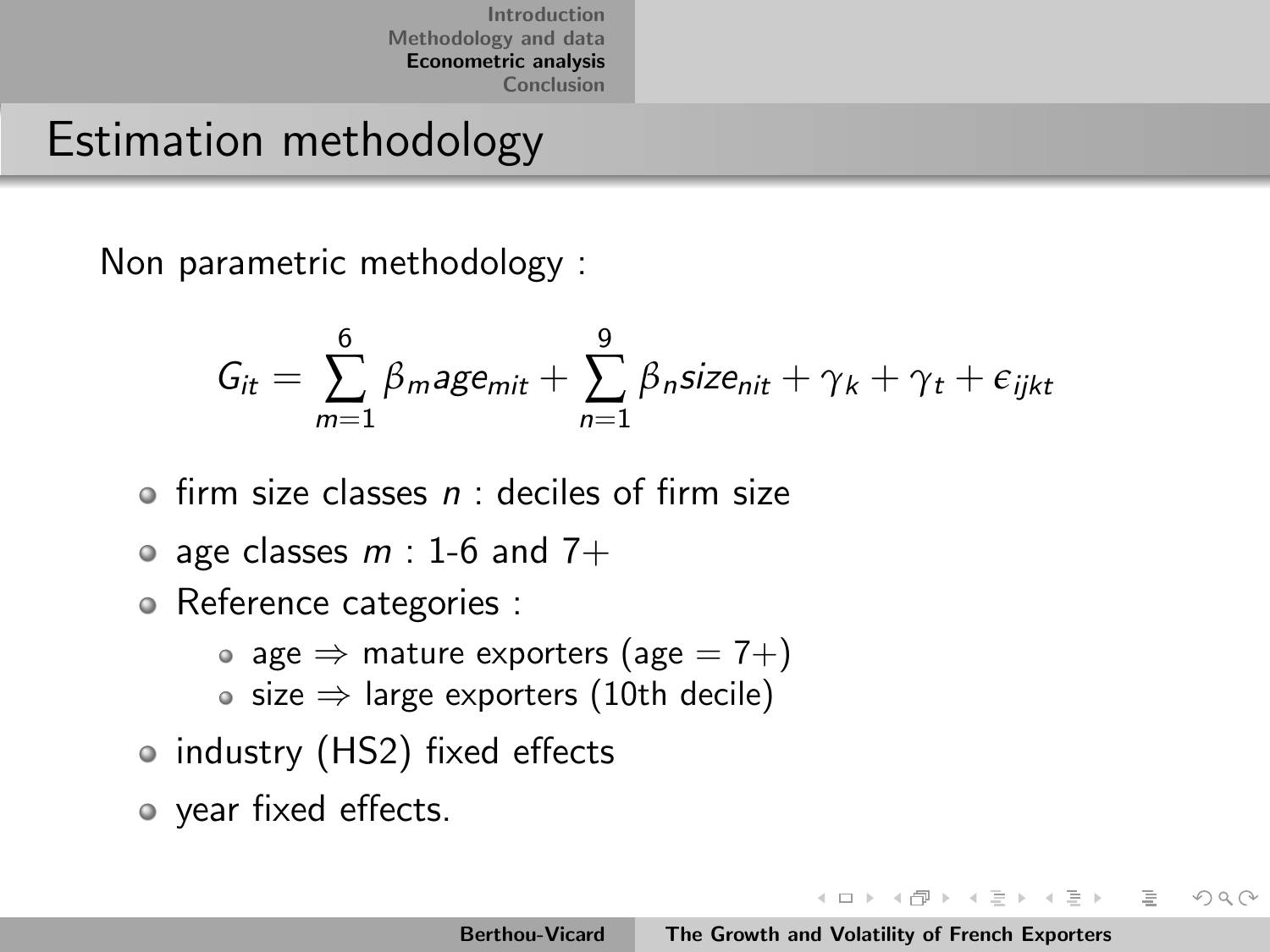Reporting of estimation results

Predicted growth of firms' exports computed using the estimated coefficient for each category (n or m) and the average growth of the reference category (age  $>= 7$  or size  $= 10$ )

$$
\widehat{G}_{it}(Size = n) = \overline{G}_{it}(Size = 10) + \widehat{\beta}_n
$$

$$
\widehat{G}_{it}(Age = m) = \overline{G}_{it}(Age >= 7) + \hat{\alpha}_m
$$

 $\Rightarrow$  Results are summarized in graphs

イロト イタト イチト イチト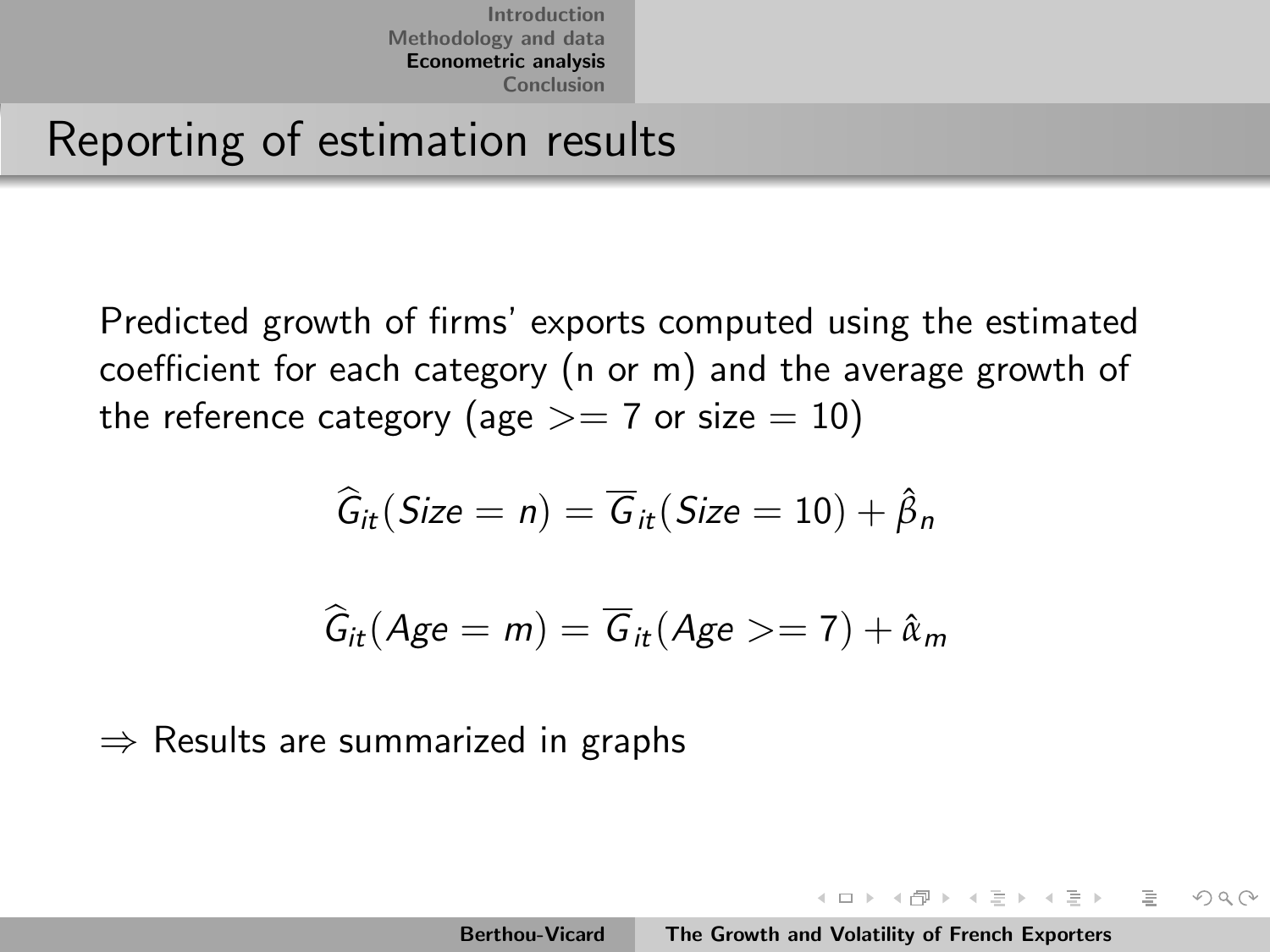#### II. Econometric analysis

Net growth of exports

イロト イ部 トイミト イミト

<span id="page-16-0"></span> $\equiv$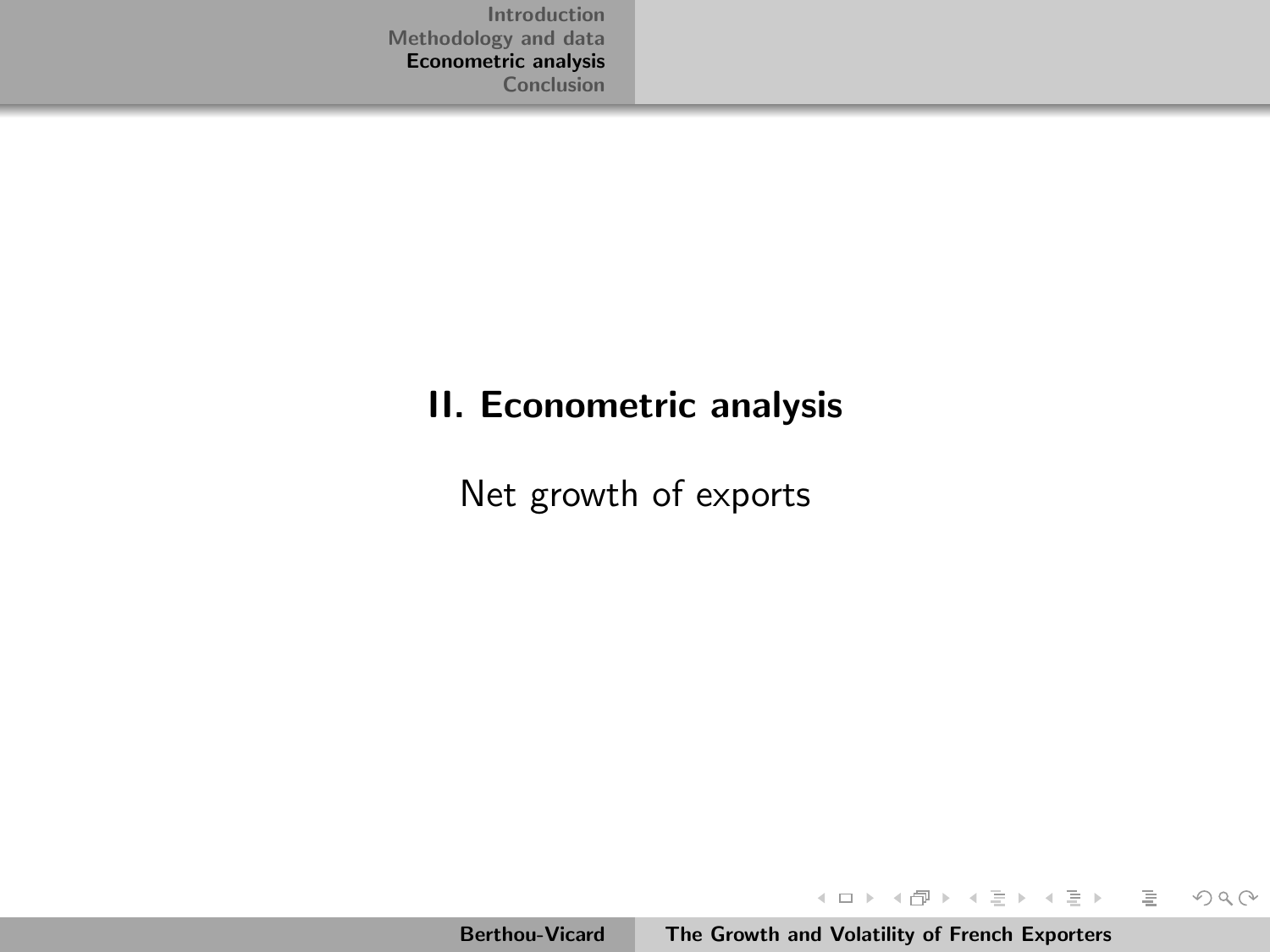#### Average size and net growth of exports



<span id="page-17-0"></span>Berthou-Vicard [The Growth and Volatility of French Exporters](#page-0-0)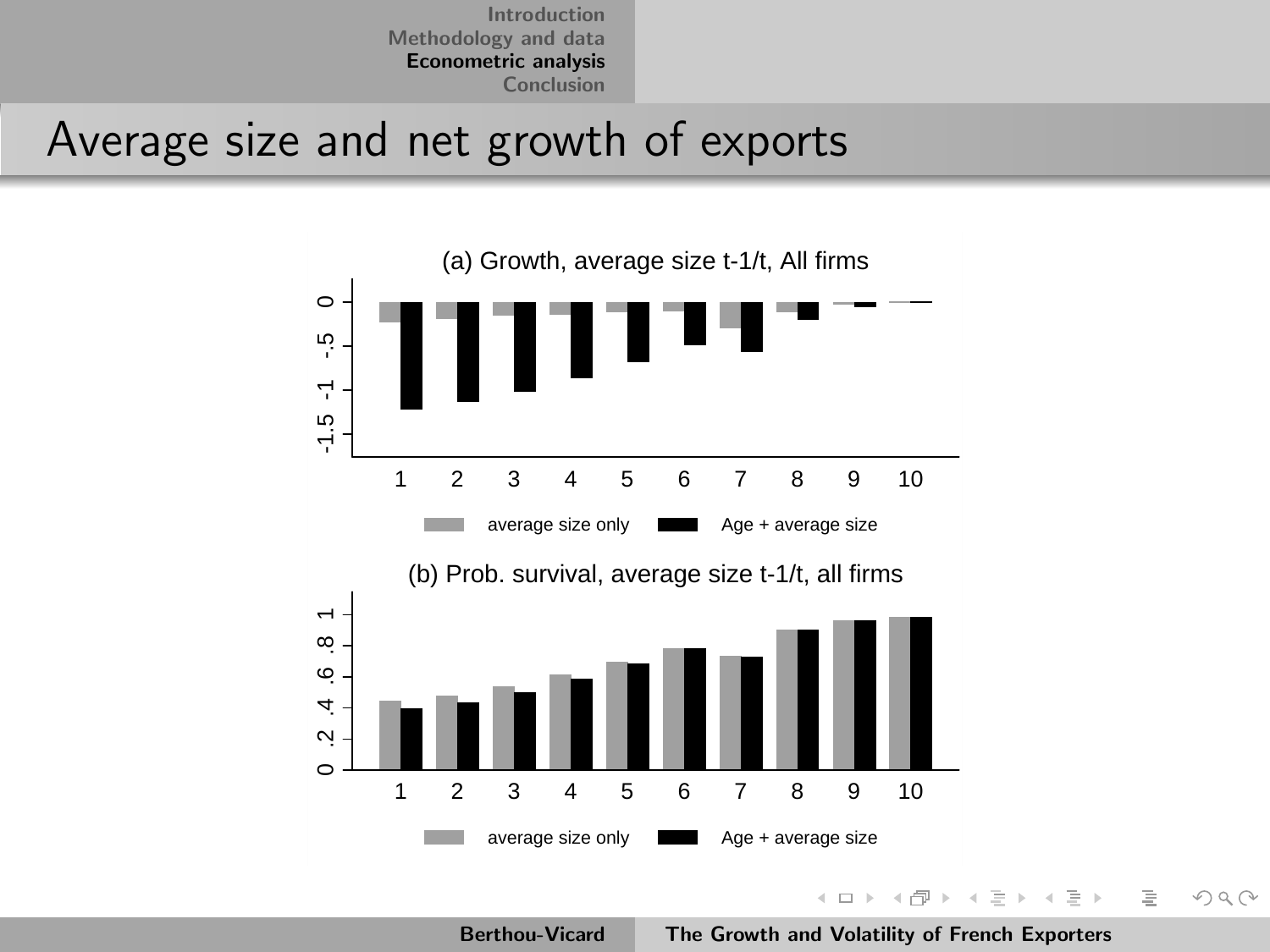Introduction [\(b\) Prob. survival, av](#page-1-0)erage size t-1/t, all firms  $\mathbb{R}^n$ [Methodology and data](#page-7-0) [Econometric analysis](#page-13-0) [Conclusion](#page-26-0)

### Average size and net growth of exports e<br>...



イロト イ母 トイモト イモト

<span id="page-18-0"></span> $OQ$ 

.2 .4 .6 .8 1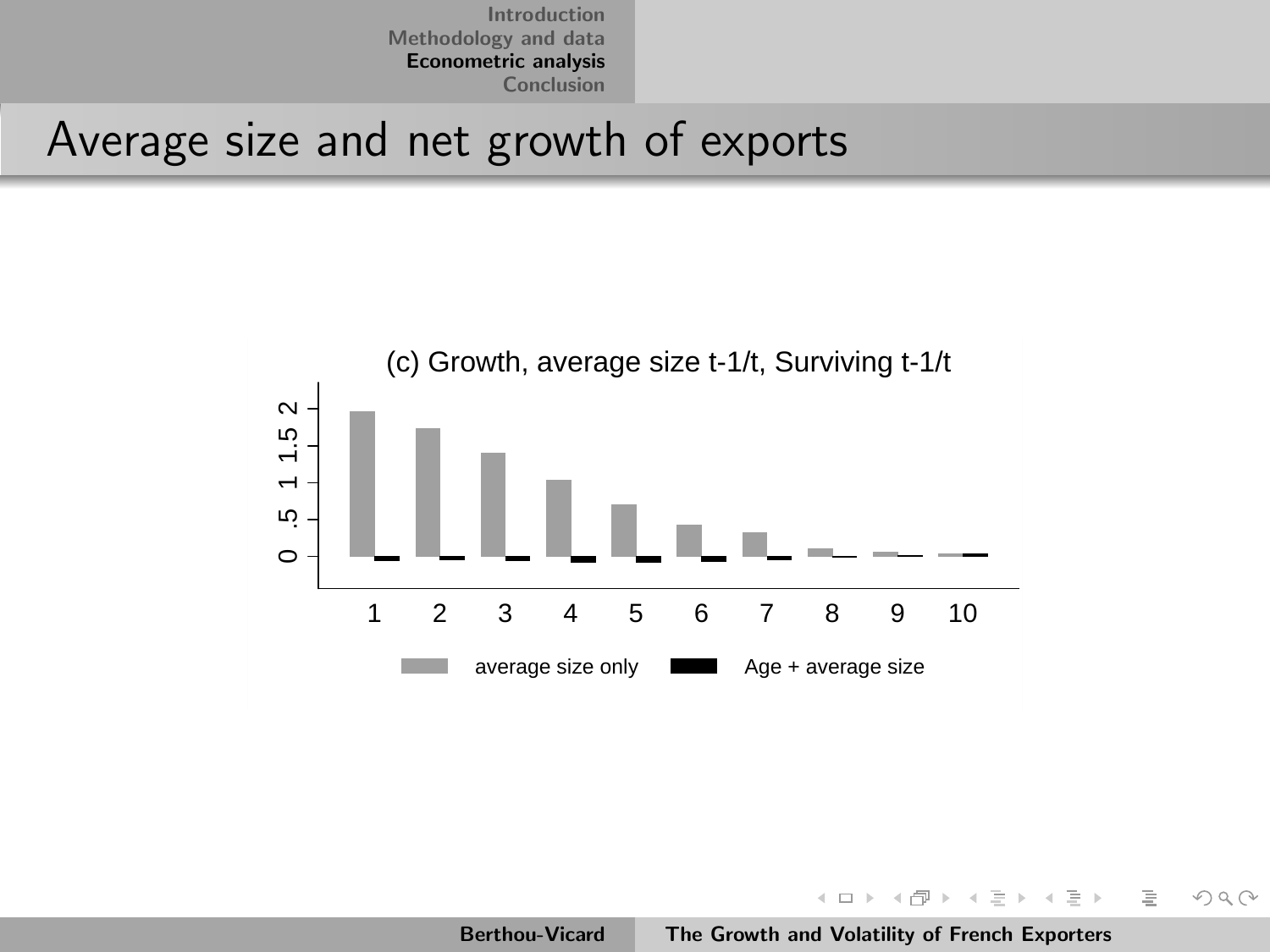## Introduction<br>
Methodology and data<br>
Econometric analysis<br>
Conclusion<br>
Conclusion<br>
Conclusion<br>
Conclusion initial size and net growth of exports

0



 $\Rightarrow$  Growth decreases with initial size due to regression to the mean effects

イロト マ母 トマチト マチト

 $\Omega \Omega$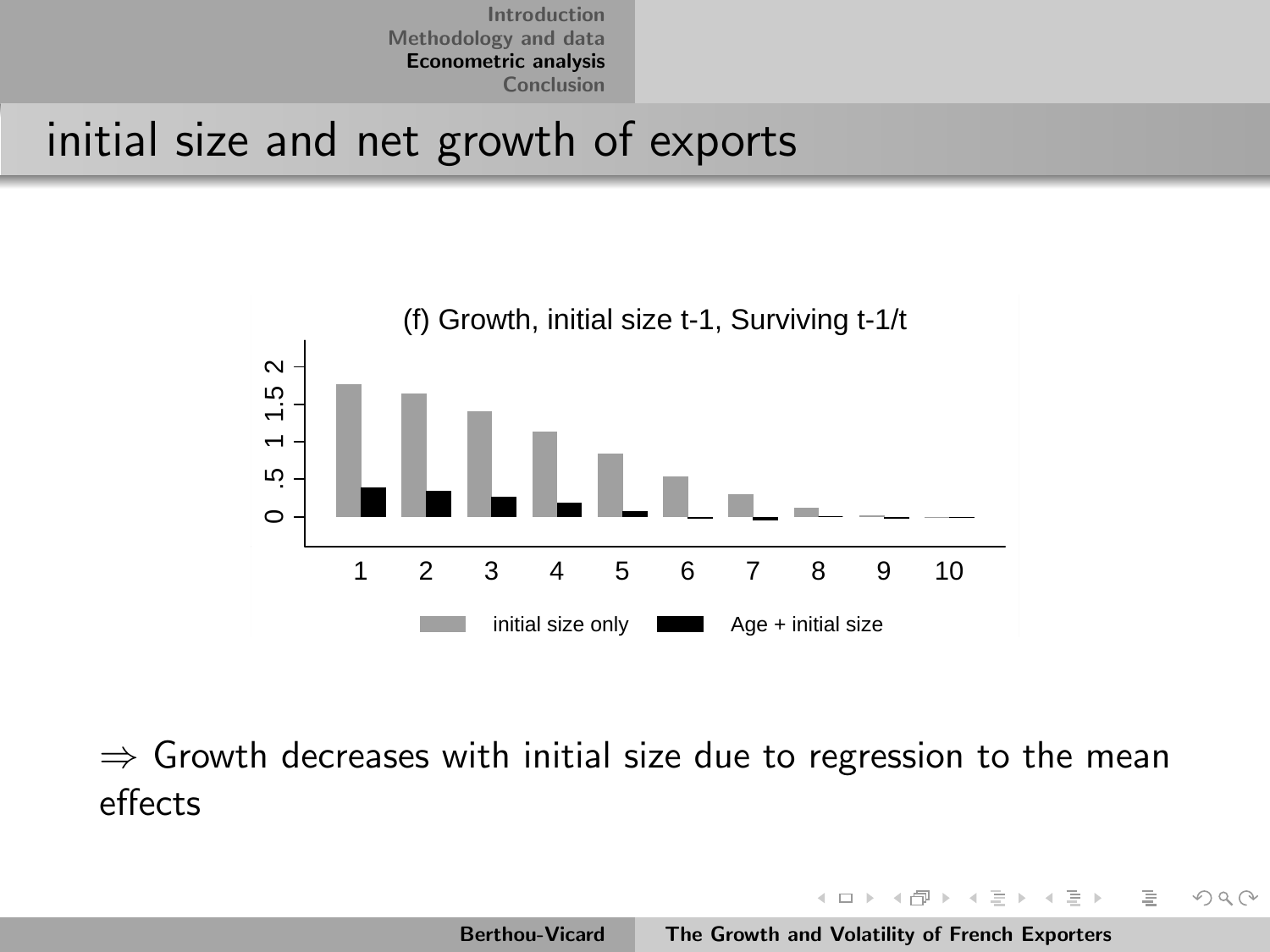#### Export experience and net growth of exports



Berthou-Vicard [The Growth and Volatility of French Exporters](#page-0-0)

 $\equiv$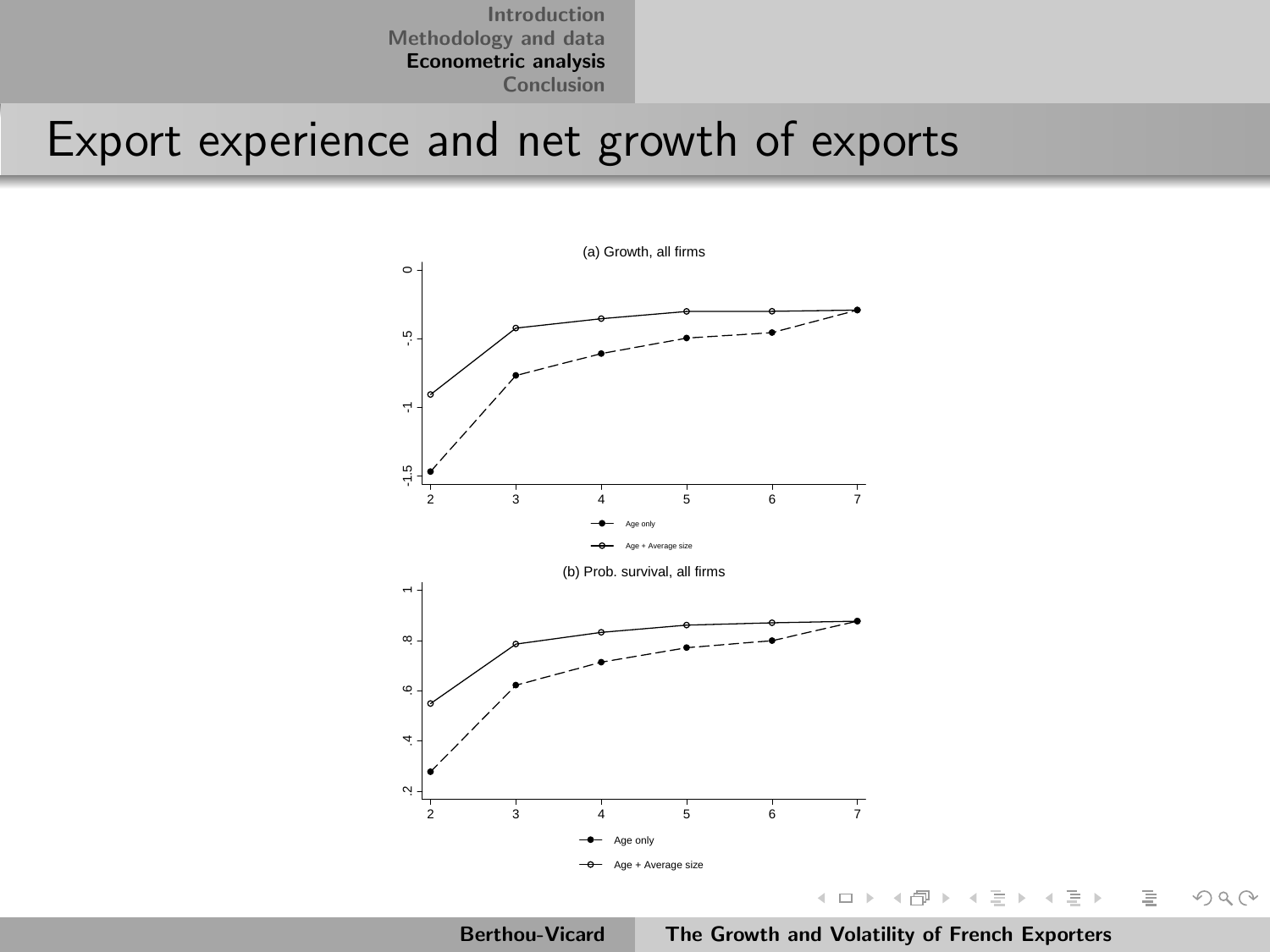# Introduction<br>
Econometric analysis<br>
Export experience and net growth of exports  $\frac{c}{2}$



イロト イ部 トイミト イヨト

 $\equiv$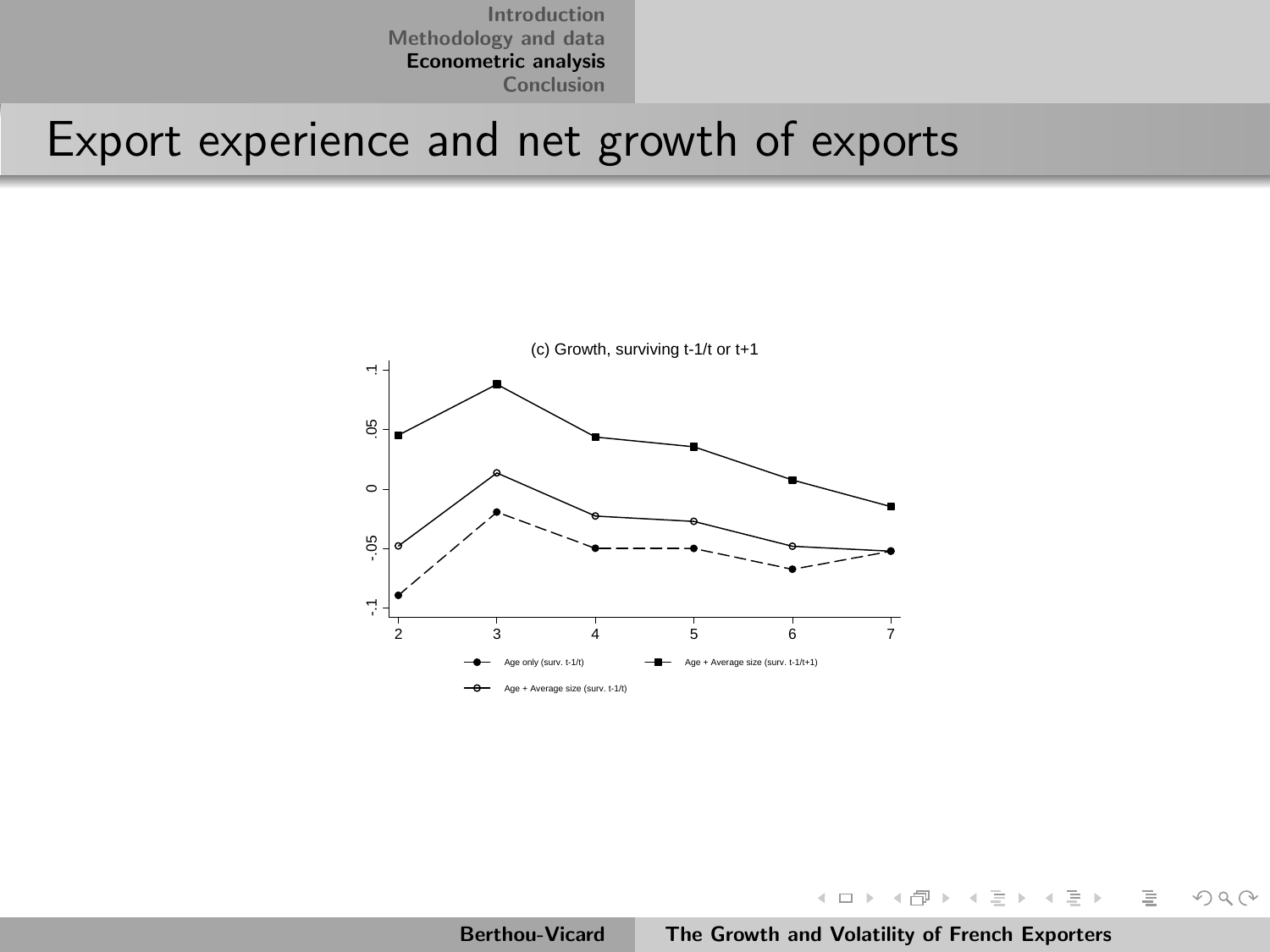#### Summary of findings

- Rate of survival is increasing with experience in foreign market and exporter size
- No relation between exporter size and net growth of surviving firms if the estimation controls for the age  $\Rightarrow$  Gibrat's law holds in the export market
- Net growth of surviving exporters decreasing with export  $\bullet$ experience

イロト イタト イチト イチト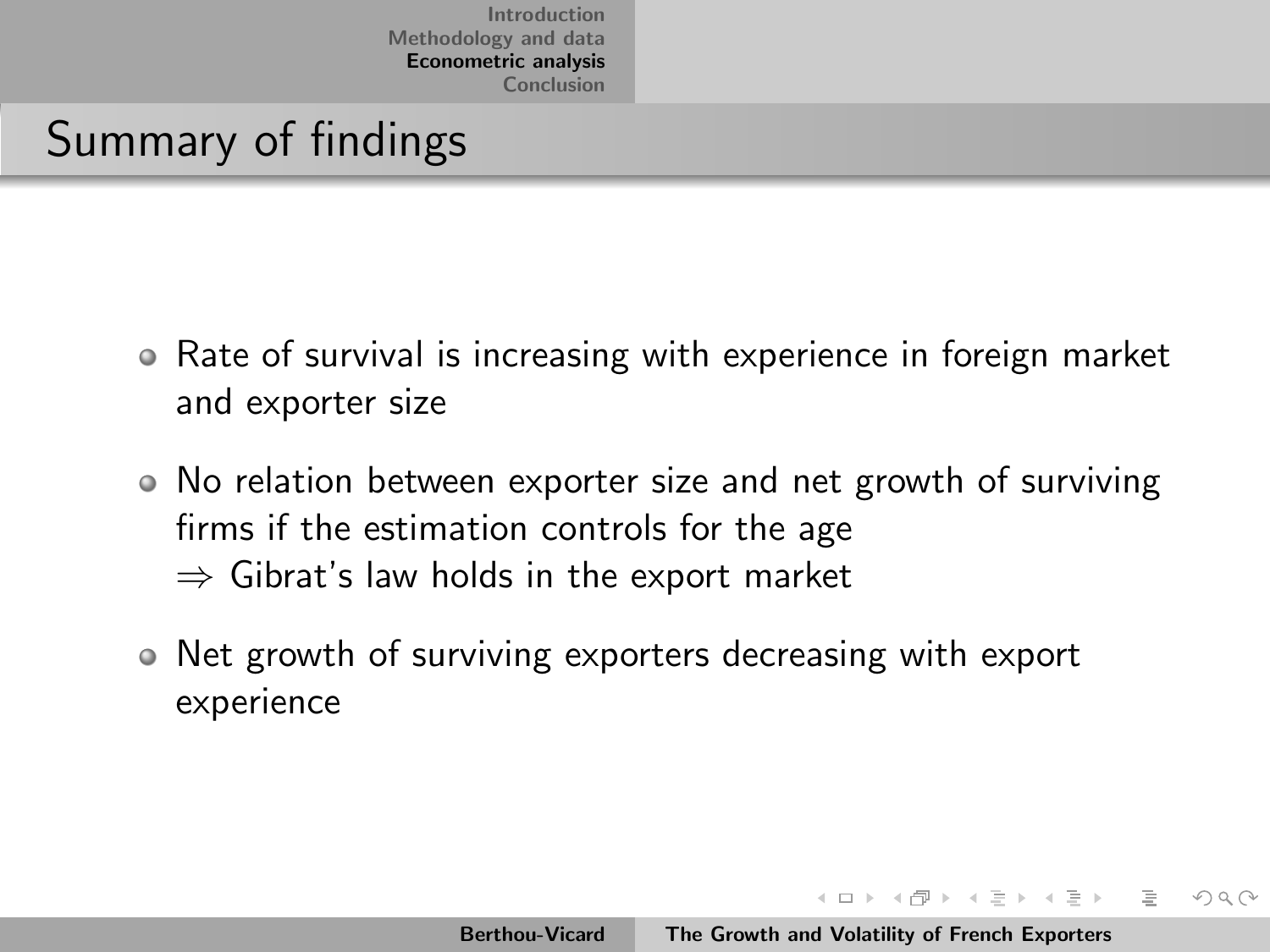#### II. Econometric analysis

Gross exports margins (churning) conditional on survival

Berthou-Vicard [The Growth and Volatility of French Exporters](#page-0-0)

イロト イ部 トイミト イヨト

 $\equiv$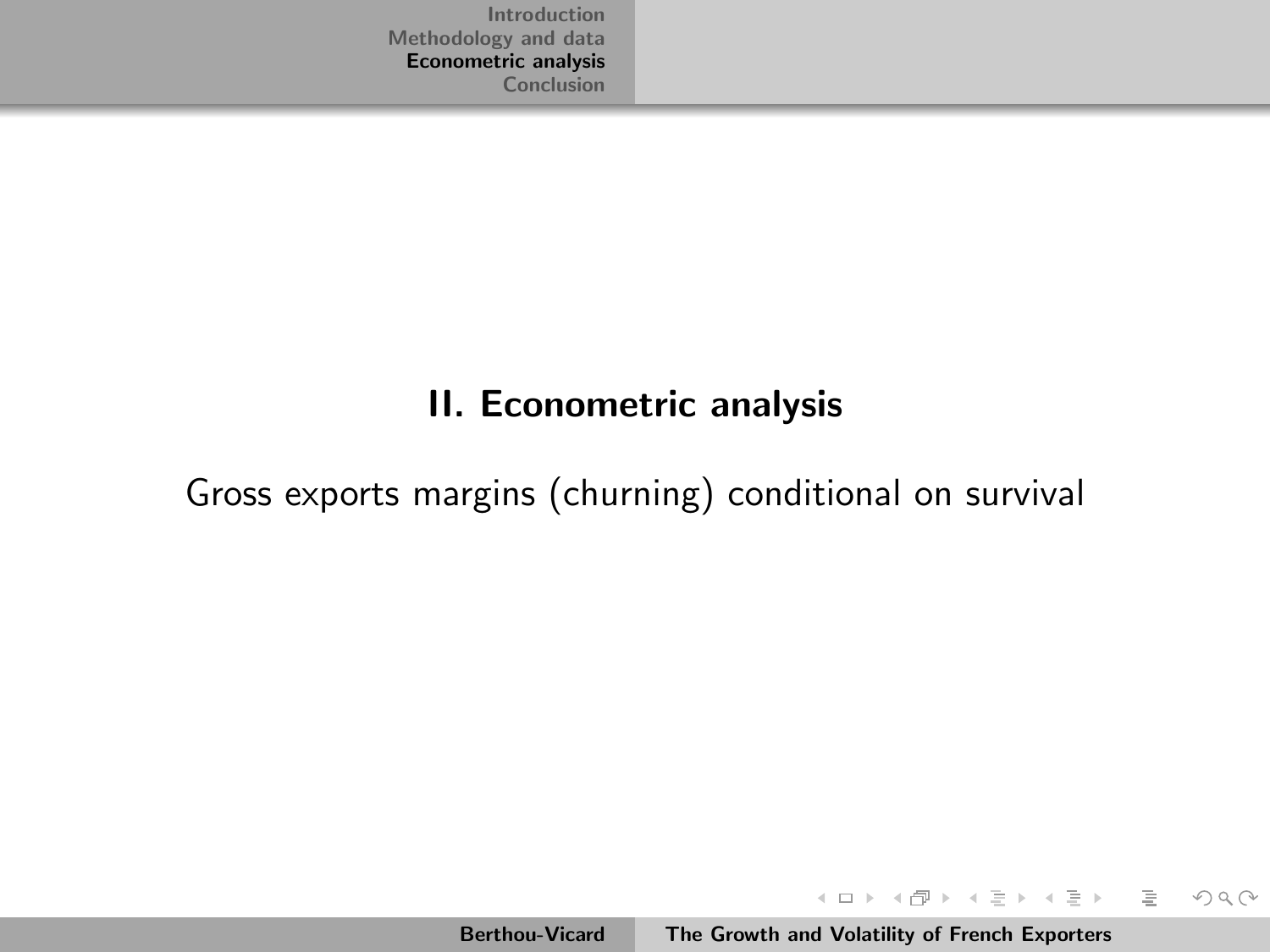Average size and the gross margins of firm-level exports



Berthou-Vicard [The Growth and Volatility of French Exporters](#page-0-0)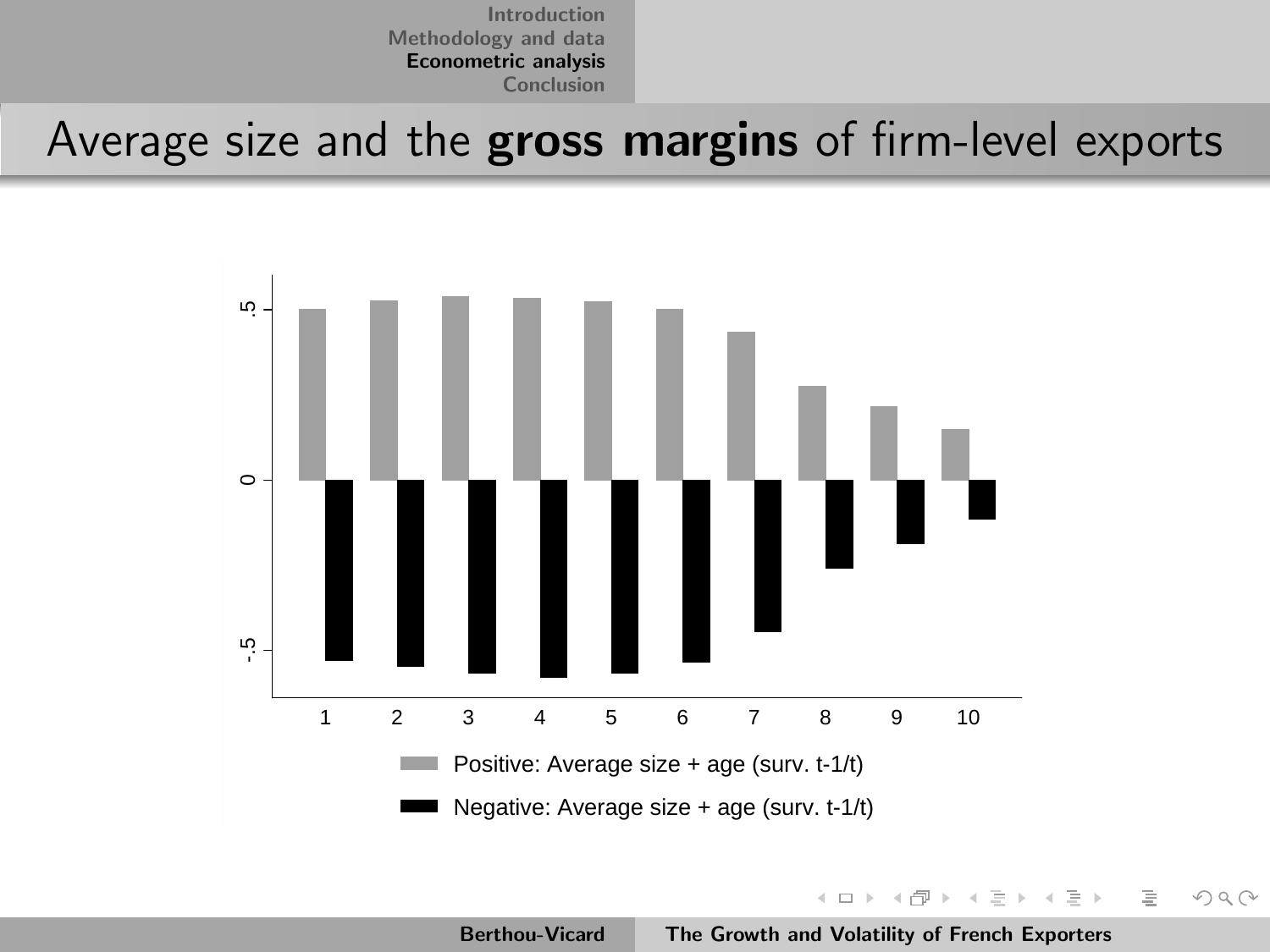Experience and the gross margins of firm-level exports



 $4.171 - 16$ 

 $\mathcal{A} \leftarrow \mathcal{A} \oplus \mathcal{A} \oplus \mathcal{A} \oplus \mathcal{A}$ 

<span id="page-25-0"></span> $\equiv$  +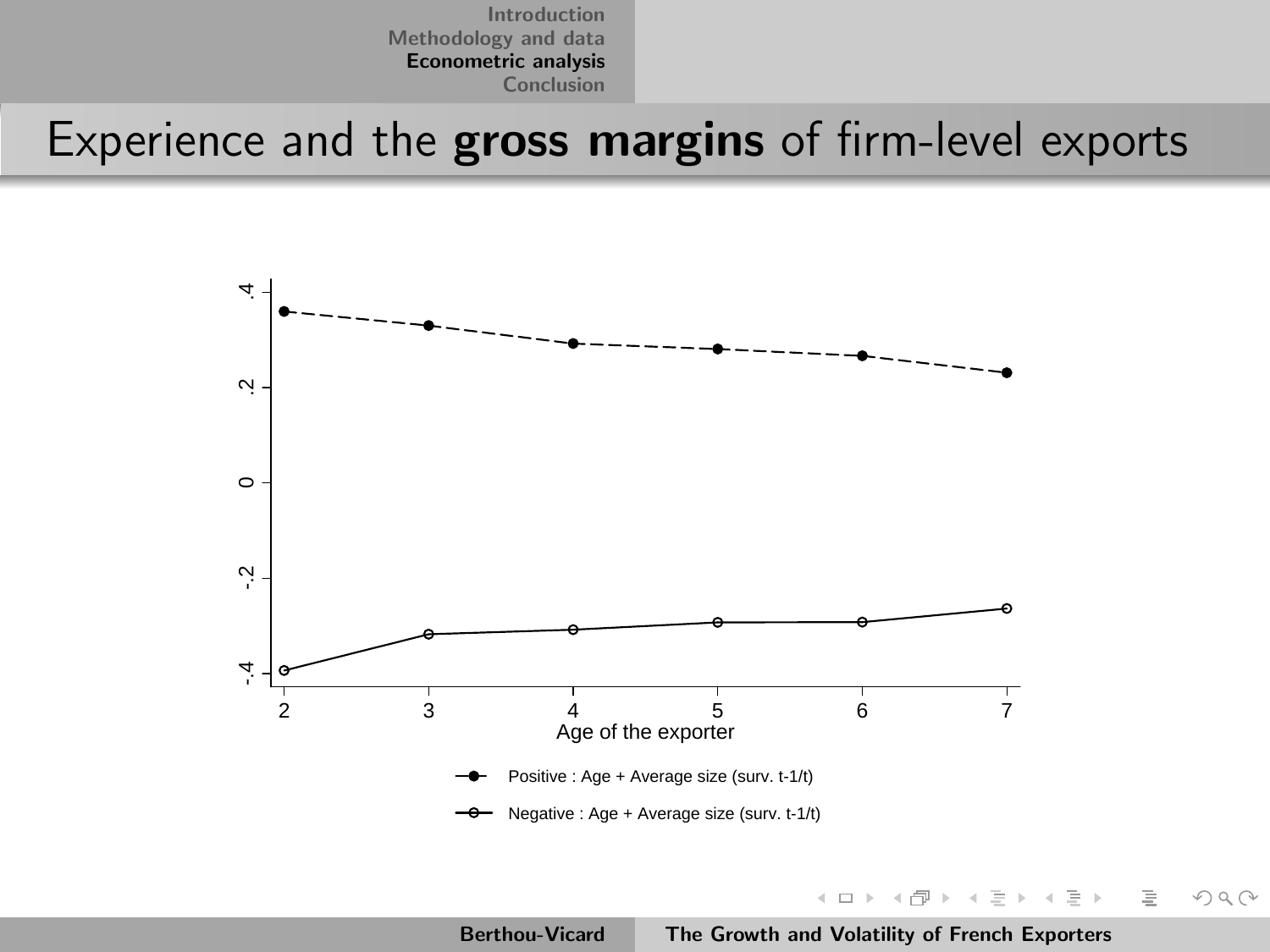#### III. Summary of findings and concluding remarks

イロト イ部 トイミト イミト

<span id="page-26-0"></span> $\equiv$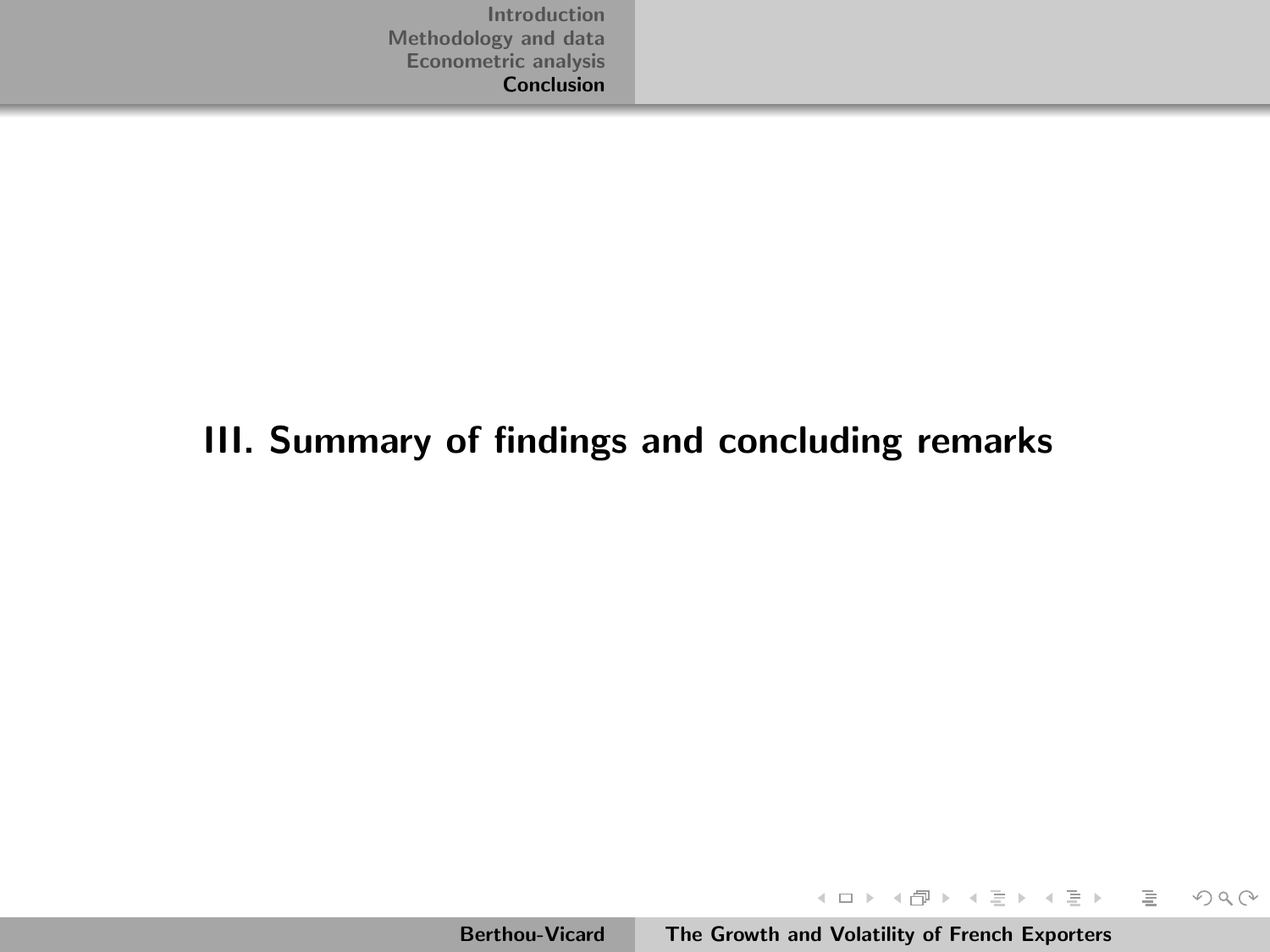#### Summary and conclusions

Empirical evidence that experience matters for exporters' net growth, controlling for their size :

- survival rate increases with age, although less when controlling for average size
- Net growth conditional on survival is negatively related to experience
- Consistent with the existence of learning in export activity

Gibrat's law verified in the export market when considering net growth of surviving exporters

イロト イタト イチト イチトー